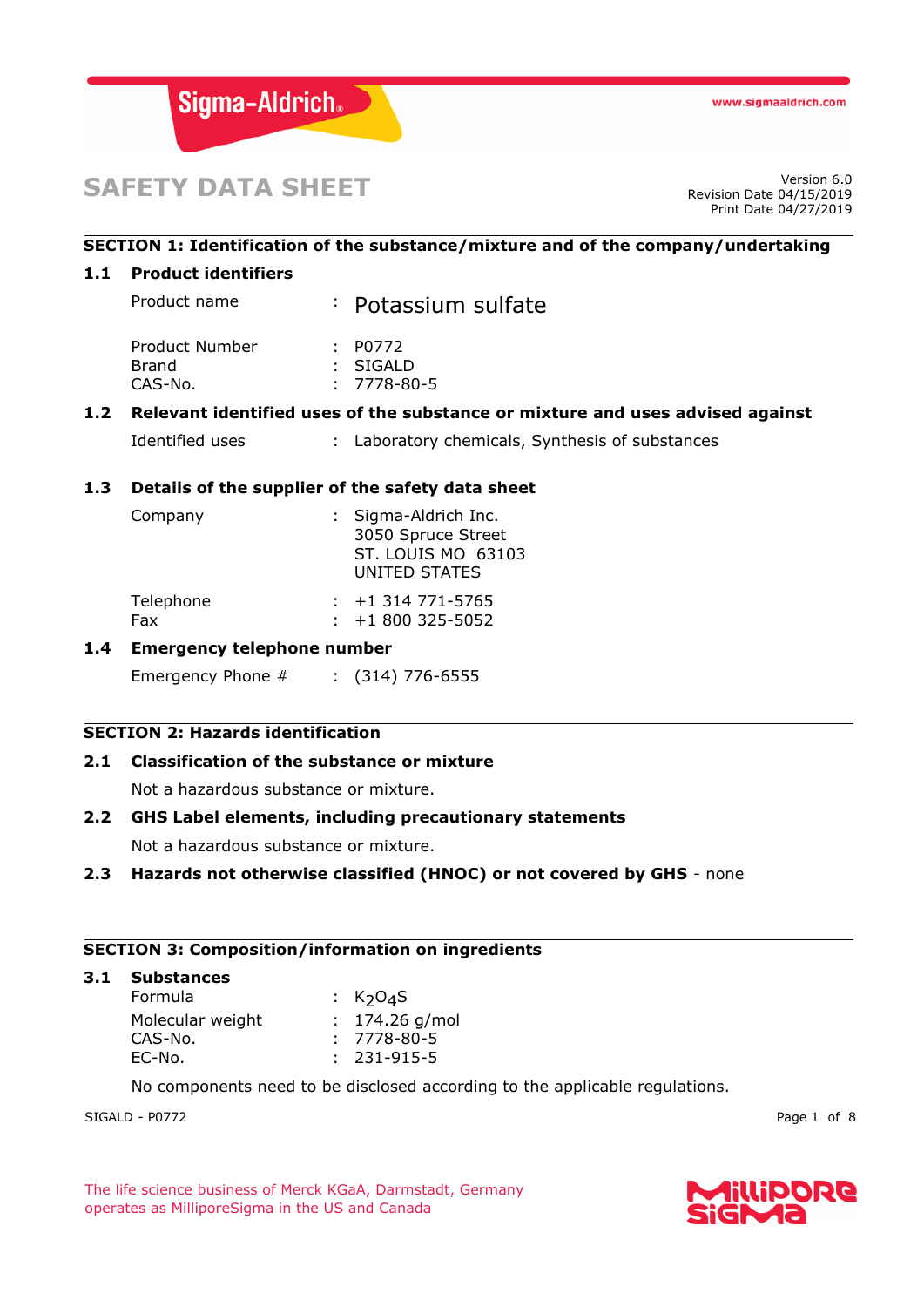# **SECTION 4: First aid measures**

## **4.1 Description of first aid measures**

## **If inhaled**

If breathed in, move person into fresh air. If not breathing, give artificial respiration.

## **In case of skin contact**

Wash off with soap and plenty of water.

#### **In case of eye contact**

Flush eyes with water as a precaution.

#### **If swallowed**

Never give anything by mouth to an unconscious person. Rinse mouth with water.

#### **4.2 Most important symptoms and effects, both acute and delayed**

The most important known symptoms and effects are described in the labelling (see section 2.2) and/or in section 11

**4.3 Indication of any immediate medical attention and special treatment needed** No data available

## **SECTION 5: Firefighting measures**

## **5.1 Extinguishing media**

**Suitable extinguishing media** Use water spray, alcohol-resistant foam, dry chemical or carbon dioxide.

- **5.2 Special hazards arising from the substance or mixture** Sulphur oxides, Potassium oxides
- **5.3 Advice for firefighters** Wear self-contained breathing apparatus for firefighting if necessary.
- **5.4 Further information** No data available

# **SECTION 6: Accidental release measures**

- **6.1 Personal precautions, protective equipment and emergency procedures** Avoid dust formation. Avoid breathing vapours, mist or gas. For personal protection see section 8.
- **6.2 Environmental precautions** No special environmental precautions required.
- **6.3 Methods and materials for containment and cleaning up** Sweep up and shovel. Keep in suitable, closed containers for disposal.
- **6.4 Reference to other sections** For disposal see section 13.

SIGALD - P0772 Page 2 of 8

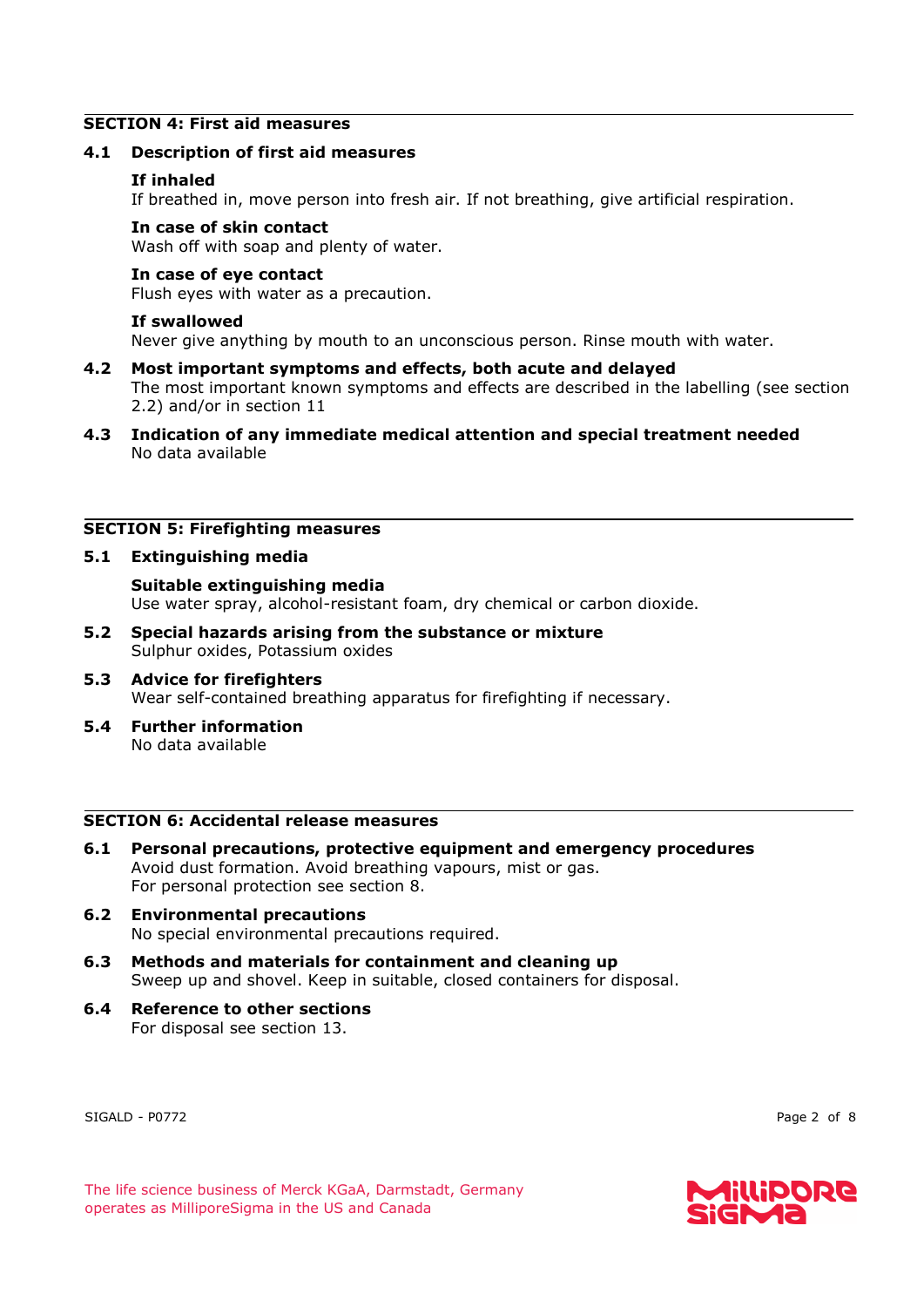# **SECTION 7: Handling and storage**

# **7.1 Precautions for safe handling**

Further processing of solid materials may result in the formation of combustible dusts. The potential for combustible dust formation should be taken into consideration before additional processing occurs. Provide appropriate exhaust ventilation at places where dust is formed.

For precautions see section 2.2.

**7.2 Conditions for safe storage, including any incompatibilities** Keep container tightly closed in a dry and well-ventilated place. Storage class (TRGS 510): 13: Non Combustible Solids

# **7.3 Specific end use(s)**

Apart from the uses mentioned in section 1.2 no other specific uses are stipulated

# **SECTION 8: Exposure controls/personal protection**

# **8.1 Control parameters**

**Components with workplace control parameters** Contains no substances with occupational exposure limit values.

# **8.2 Exposure controls**

**Appropriate engineering controls** General industrial hygiene practice.

# **Personal protective equipment**

# **Eye/face protection**

Use equipment for eye protection tested and approved under appropriate government standards such as NIOSH (US) or EN 166(EU).

# **Skin protection**

Handle with gloves. Gloves must be inspected prior to use. Use proper glove removal technique (without touching glove's outer surface) to avoid skin contact with this product. Dispose of contaminated gloves after use in accordance with applicable laws and good laboratory practices. Wash and dry hands.

Full contact Material: Nitrile rubber Minimum layer thickness: 0.11 mm Break through time: 480 min Material tested:Dermatril® (KCL 740 / Aldrich Z677272, Size M)

Splash contact Material: Nitrile rubber Minimum layer thickness: 0.11 mm Break through time: 480 min Material tested:Dermatril® (KCL 740 / Aldrich Z677272, Size M)

data source: KCL GmbH, D-36124 Eichenzell, phone +49 (0)6659 87300, e-mail sales@kcl.de, test method: EN374

If used in solution, or mixed with other substances, and under conditions which differ from EN 374, contact the supplier of the CE approved gloves. This recommendation is advisory only and must be evaluated by an industrial hygienist and safety officer familiar with the specific situation of anticipated use by our

SIGALD - P0772 Page 3 of 8

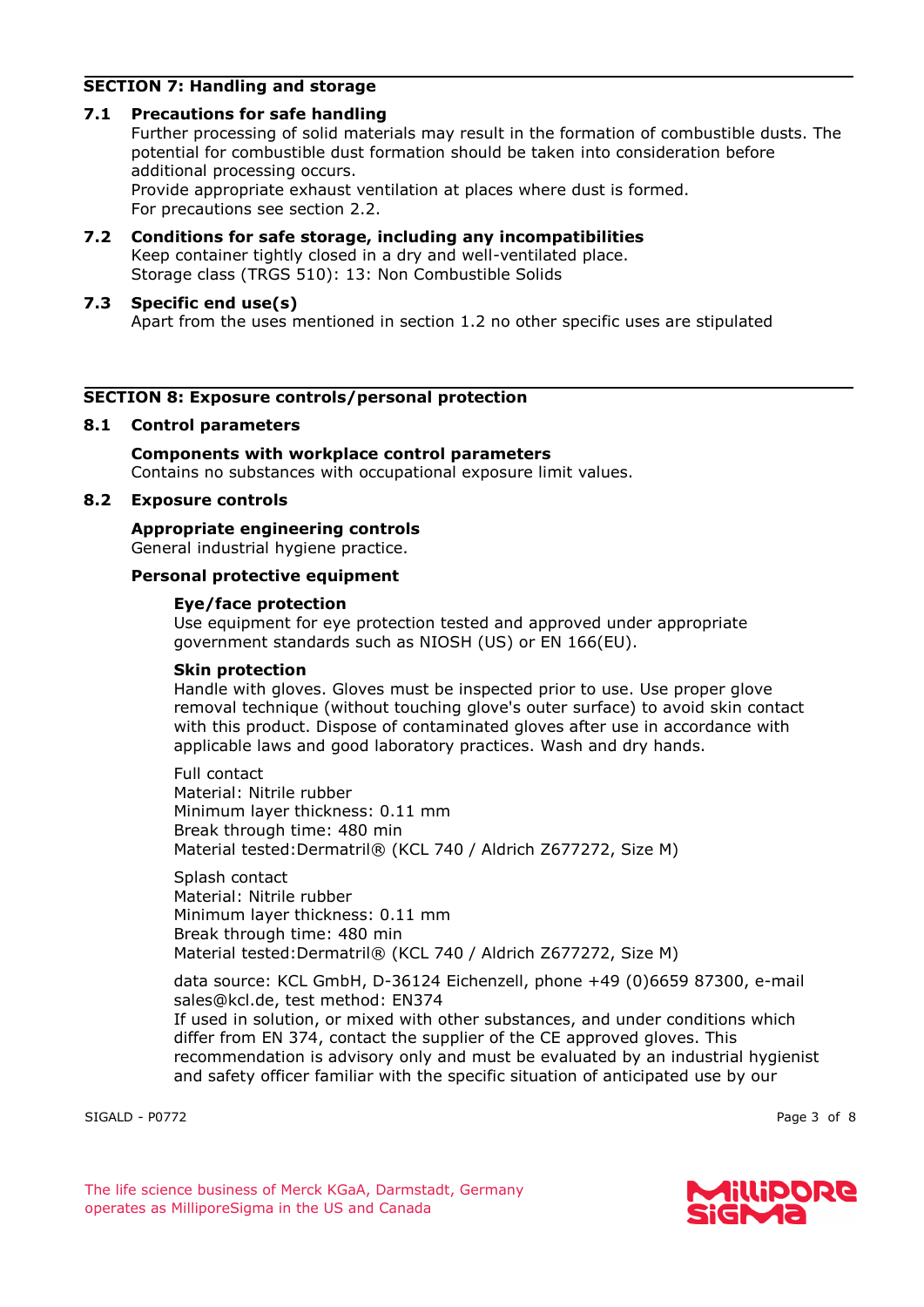customers. It should not be construed as offering an approval for any specific use scenario.

# **Body Protection**

Choose body protection in relation to its type, to the concentration and amount of dangerous substances, and to the specific work-place., The type of protective equipment must be selected according to the concentration and amount of the dangerous substance at the specific workplace.

# **Respiratory protection**

Respiratory protection is not required. Where protection from nuisance levels of dusts are desired, use type N95 (US) or type P1 (EN 143) dust masks. Use respirators and components tested and approved under appropriate government standards such as NIOSH (US) or CEN (EU).

# **Control of environmental exposure**

No special environmental precautions required.

# **SECTION 9: Physical and chemical properties**

# **9.1 Information on basic physical and chemical properties**

| a)        | Appearance                                         | Form: crystalline<br>Colour: colourless |  |
|-----------|----------------------------------------------------|-----------------------------------------|--|
| b)        | Odour                                              | No data available                       |  |
| c)        | <b>Odour Threshold</b>                             | No data available                       |  |
| d)        | pH                                                 | No data available                       |  |
| e)        | Melting<br>point/freezing point                    | No data available                       |  |
| f)        | Initial boiling point<br>and boiling range         | No data available                       |  |
| g)        | Flash point                                        | ()Not applicable                        |  |
| h)        | Evaporation rate                                   | No data available                       |  |
| i)        | Flammability (solid,<br>gas)                       | No data available                       |  |
| j)        | Upper/lower<br>flammability or<br>explosive limits | No data available                       |  |
| k)        | Vapour pressure                                    | No data available                       |  |
| $\vert$ ) | Vapour density                                     | No data available                       |  |
| m)        | Relative density                                   | $2.662$ g/cm3                           |  |
| n)        | Water solubility                                   | No data available                       |  |
| o)        | Partition coefficient:<br>n-octanol/water          | No data available                       |  |
| p)        | Auto-ignition<br>temperature                       | No data available                       |  |
| q)        | Decomposition<br>temperature                       | No data available                       |  |
| r)        | Viscosity                                          | No data available                       |  |

SIGALD - P0772 Page 4 of 8

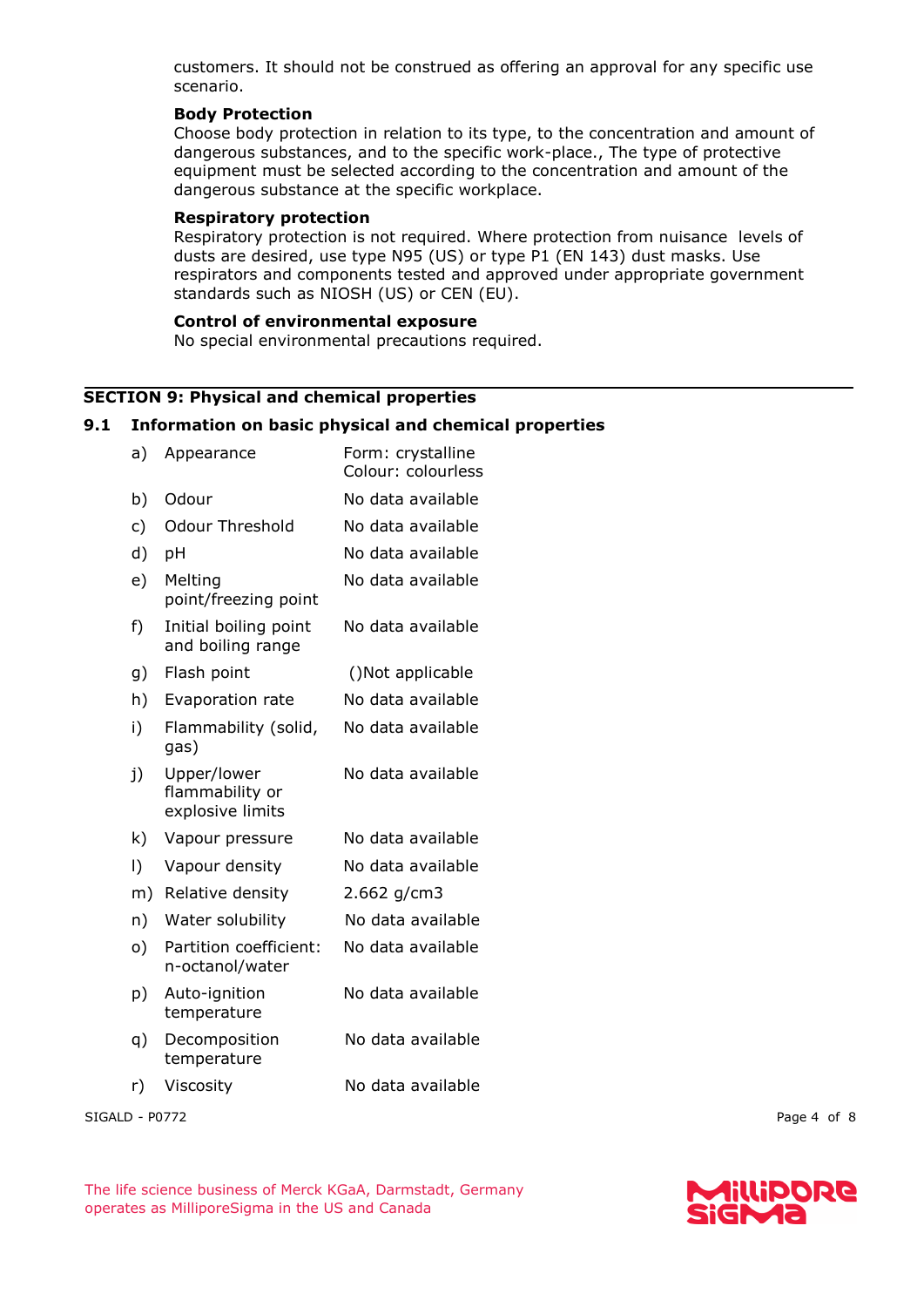- s) Explosive properties No data available
- t) Oxidizing properties No data available
- **9.2 Other safety information** No data available

#### **SECTION 10: Stability and reactivity**

# **10.1 Reactivity**

No data available

- **10.2 Chemical stability** Stable under recommended storage conditions.
- **10.3 Possibility of hazardous reactions** No data available
- **10.4 Conditions to avoid** No data available
- **10.5 Incompatible materials** Strong oxidizing agents

#### **10.6 Hazardous decomposition products** Hazardous decomposition products formed under fire conditions. - Sulphur oxides, Potassium oxides Other decomposition products - No data available In the event of fire: see section 5

## **SECTION 11: Toxicological information**

# **11.1 Information on toxicological effects**

#### **Acute toxicity**

LD50 Oral - Rat - 6,600 mg/kg Inhalation: No data available Dermal: No data available No data available

# **Skin corrosion/irritation**

No data available

**Serious eye damage/eye irritation** No data available

**Respiratory or skin sensitisation** No data available

**Germ cell mutagenicity** No data available

#### **Carcinogenicity**

- IARC: No component of this product present at levels greater than or equal to 0.1% is identified as probable, possible or confirmed human carcinogen by IARC.
- ACGIH: No component of this product present at levels greater than or equal to 0.1% is identified as a carcinogen or potential carcinogen by ACGIH.

SIGALD - P0772 Page 5 of 8

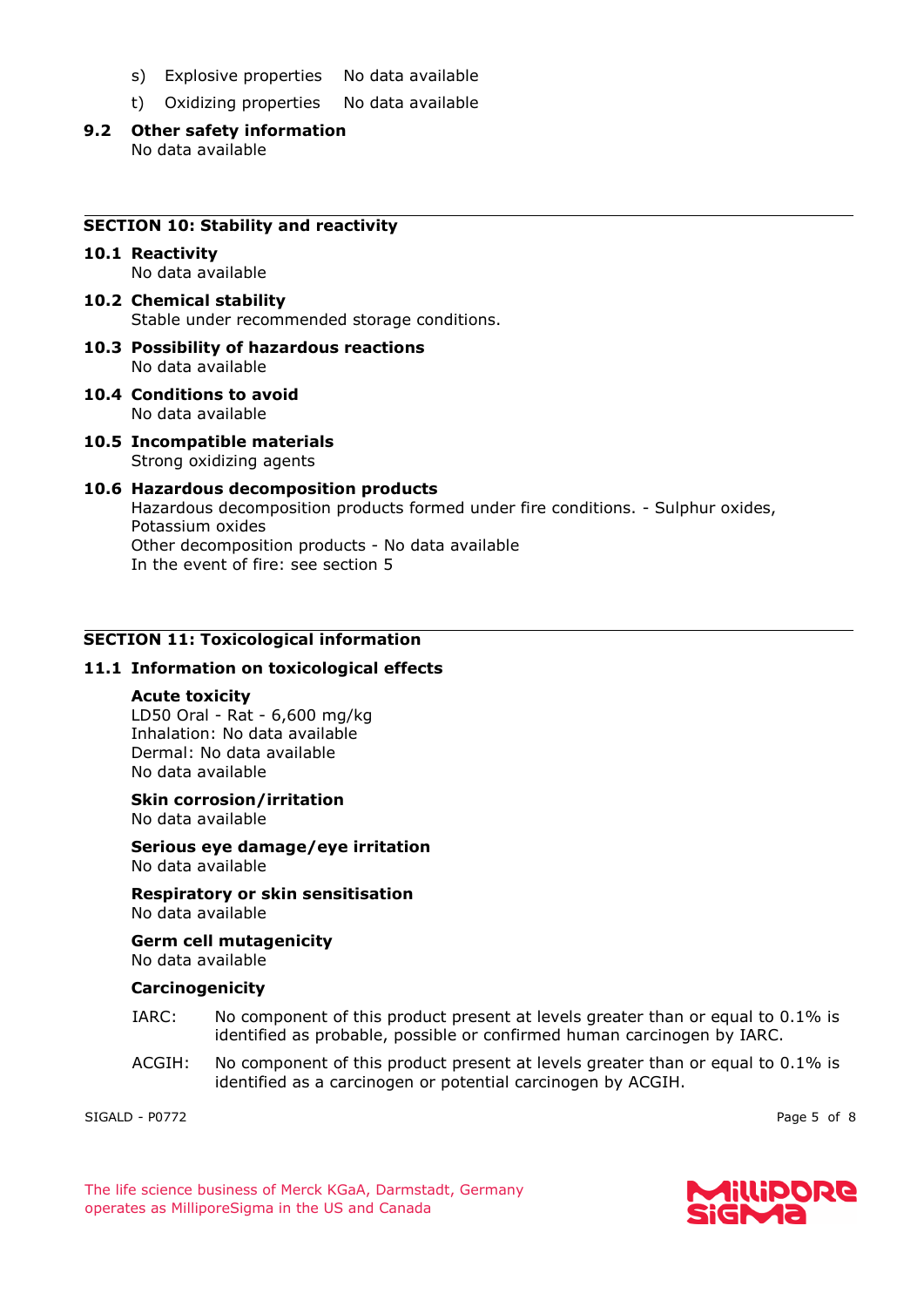- NTP: No component of this product present at levels greater than or equal to 0.1% is identified as a known or anticipated carcinogen by NTP.
- OSHA: No component of this product present at levels greater than or equal to 0.1% is on OSHA's list of regulated carcinogens.

#### **Reproductive toxicity**

No data available No data available

**Specific target organ toxicity - single exposure** No data available

**Specific target organ toxicity - repeated exposure** No data available

**Aspiration hazard** No data available

**Additional Information** RTECS: TT5900000

Gastrointestinal disturbance, To the best of our knowledge, the chemical, physical, and toxicological properties have not been thoroughly investigated.

# **SECTION 12: Ecological information**

## **12.1 Toxicity**

Toxicity to fish LC50 - Pimephales promelas (fathead minnow) - 680 mg/l - 96 h

- **12.2 Persistence and degradability** No data available
- **12.3 Bioaccumulative potential** No data available
- **12.4 Mobility in soil** No data available
- **12.5 Results of PBT and vPvB assessment** PBT/vPvB assessment not available as chemical safety assessment not required/not conducted
- **12.6 Other adverse effects** No data available

# **SECTION 13: Disposal considerations**

#### **13.1 Waste treatment methods**

#### **Product**

Offer surplus and non-recyclable solutions to a licensed disposal company.

#### **Contaminated packaging**

Dispose of as unused product.

SIGALD - P0772 Page 6 of 8

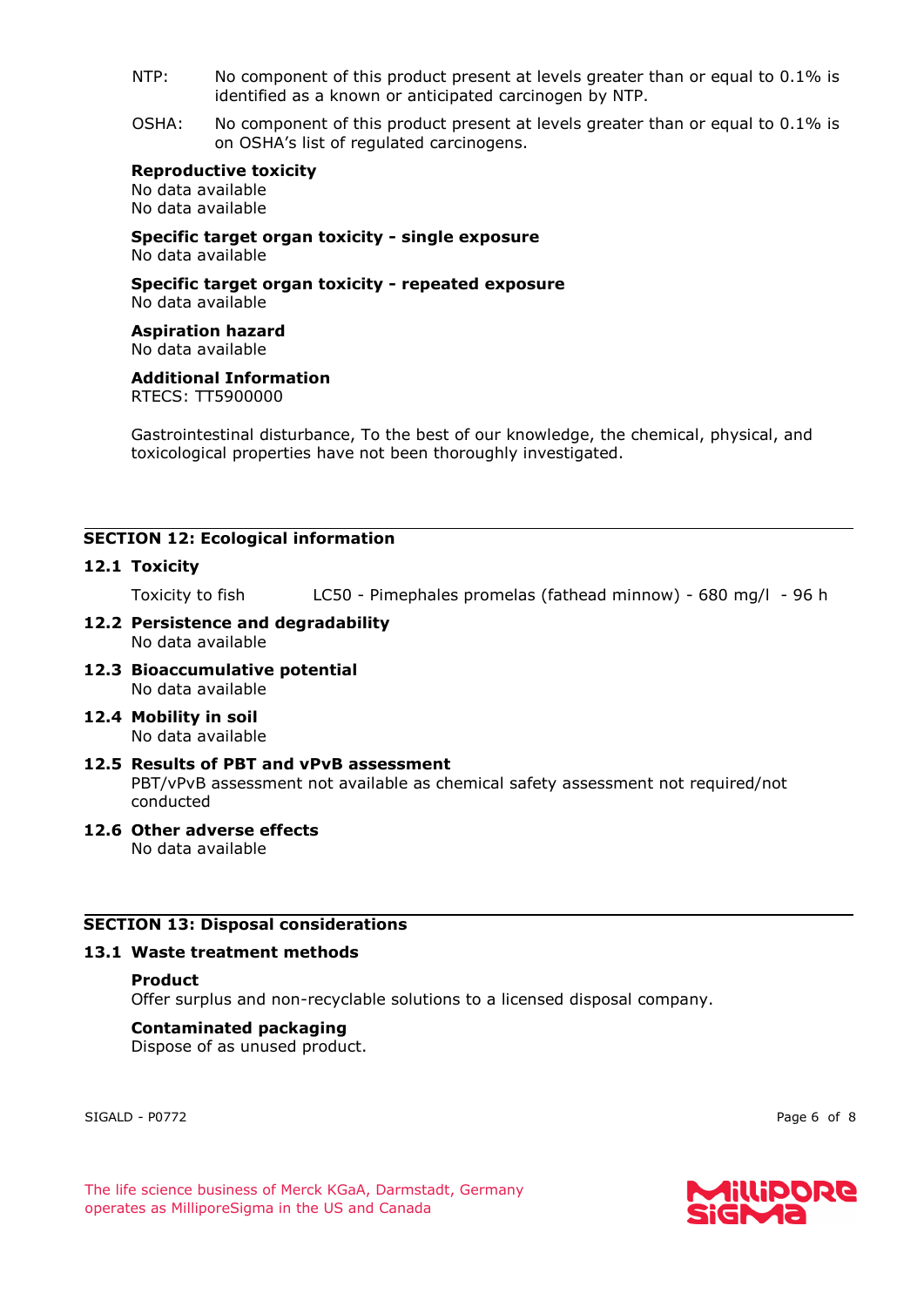## **SECTION 14: Transport information**

# **DOT (US)**

Not dangerous goods

## **IMDG**

Not dangerous goods

# **IATA**

Not dangerous goods

# **SECTION 15: Regulatory information**

## **SARA 302 Components**

No chemicals in this material are subject to the reporting requirements of SARA Title III, Section 302.

# **SARA 313 Components**

This material does not contain any chemical components with known CAS numbers that exceed the threshold (De Minimis) reporting levels established by SARA Title III, Section 313.

# **SARA 311/312 Hazards**

No SARA Hazards

## **Massachusetts Right To Know Components**

No components are subject to the Massachusetts Right to Know Act.

| <b>Pennsylvania Right To Know Components</b><br>Potassium sulfate | CAS-No.<br>7778-80-5 | <b>Revision Date</b> |
|-------------------------------------------------------------------|----------------------|----------------------|
| <b>New Jersey Right To Know Components</b><br>Potassium sulfate   | CAS-No.<br>7778-80-5 | <b>Revision Date</b> |

#### **California Prop. 65 Components**

This product does not contain any chemicals known to State of California to cause cancer, birth defects, or any other reproductive harm.

## **SECTION 16: Other information**

#### **Further information**

Copyright 2018 Sigma-Aldrich Co. LLC. License granted to make unlimited paper copies for internal use only.

The above information is believed to be correct but does not purport to be all inclusive and shall be used only as a guide. The information in this document is based on the present state of our knowledge and is applicable to the product with regard to appropriate safety precautions. It does not represent any guarantee of the properties of the product. Sigma-Aldrich Corporation and its Affiliates shall not be held liable for any damage resulting from handling or from contact with the above product. See www.sigma-aldrich.com and/or the reverse side of invoice or packing slip for additional terms and conditions of sale.

SIGALD - P0772 Page 7 of 8